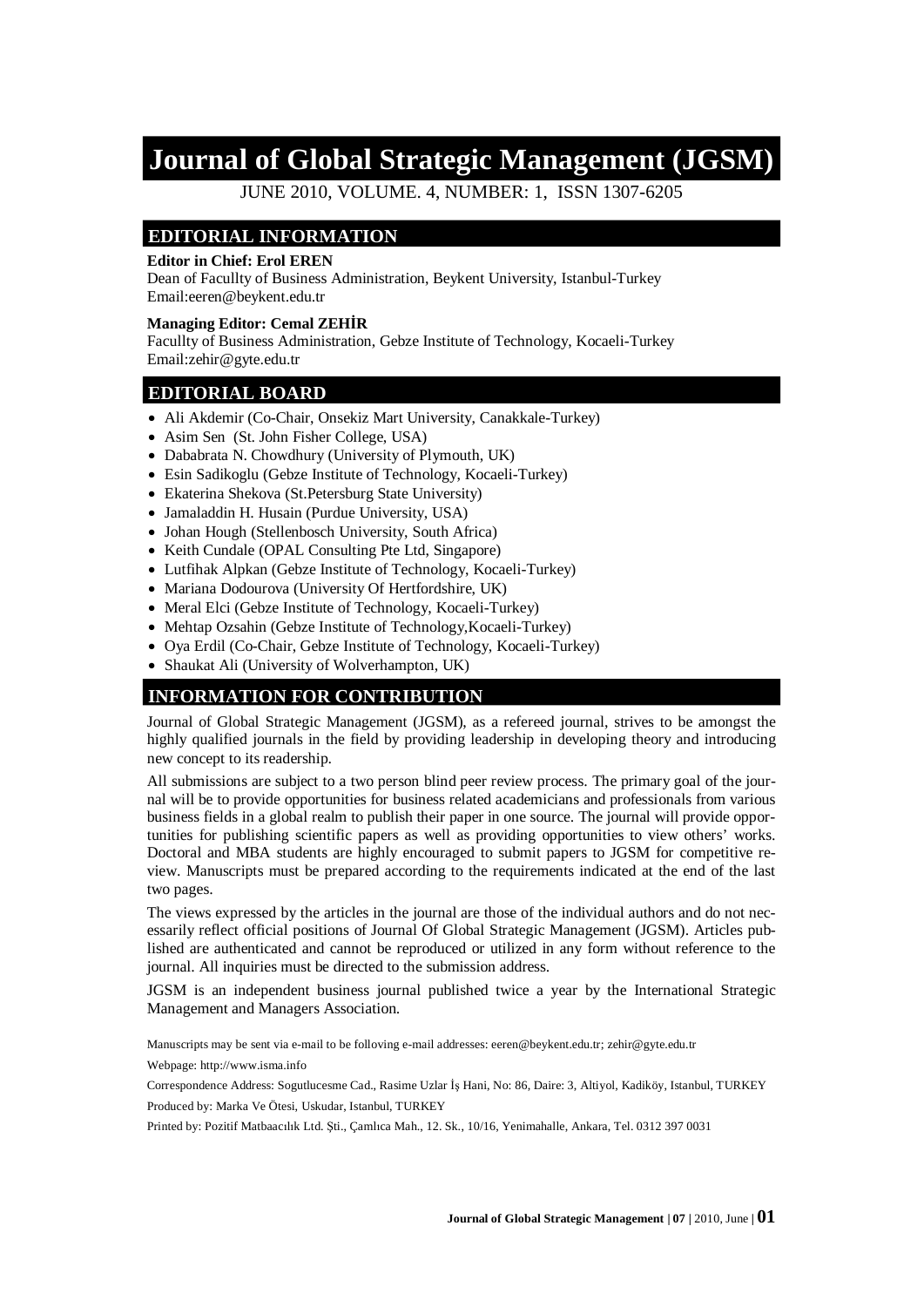# **ADVISORY BOARD&REVIEW COMMITTEE**

- A.Asuman Akdoğan (Erciyes University, Kayseri-Turkey)
- A.Zafer ACAR (Okan University, İstanbul-Turkey)
- Alexander Egorshin (The Nizhny Novgorod Institute of Management and Business, Russia)
- xAli Akdemir (Canakkale Onsekiz Mart University, Çanakkale-Turkey)
- Ali Ekber Akgün (Gebze Institute of Technology, Kocaeli-Turkey)
- Alistair M Brown (Curtin University of Technology, Western Australia)
- Amar KJN Nayak (Xavier Institute of Management, Orrissa-India)
- Asım Sen (St. John Fisher College, USA)
- Atilla Dicle (Yeditepe University, Istanbul-Turkey)
- $\bullet$  Aurea Helena Puga Ribeiro (Fundacao Dom Cabral, Brazil)
- Canan Cetin (Marmara University, Istanbul-Turkey
- Celso ClaudioHildebrand Grisi (University of Sao Paulo, Brazil)
- Cemal Zehir (Gebze Institute of Technology, Kocaeli-Turkey)
- Cengiz Yılmaz (Bogazici University, Istanbul-Turkey)
- Cevat Gerni (Gebze Institute of Technology, Kocaeli-Turkey)
- Ceyhan Aldemir (Dokuz Eylül University, Izmir-Turkey)
- xChien-Chung Nieh (Tamkang University, Taipei Country- Taiwan)
- $\bullet$  Con Korkofingas (Macquarie University, Sydney- Australia) Sarajevo, Bosnia)
- $\bullet$  Dursun Bingöl (Atatürk University, Erzurum-Turkey)
- Ekaterina Shekova (St.Petersburg State University)
- Enver Özkalp (Anadolu University, Eskisehir-Turkey)
- Erol Eren (Beykent University, Istanbul-Turkey)
- Esin Can Mutlu (Yildiz Technical University, Istanbul-Turkey)
- Esin Sadıkoğlu (Gebze Institute of Technology, Kocaeli-Turkey)
- xEyüp Aktepe (Gazi University, Ankara-Turkey)
- Fahri Karakaya (University of Massachusetts, Dartmouth-USA)
- Fuat Oktay (Beykent University, Istanbul-Turkey)
- Garry L. Adams (Auburn University, USA)
- · Gönül Budak (Dokuz Eylul University, İzmir-Turkey)
- Gulruh Gurbuz (Marmara University, Istanbul-Turkey)
- Günes Zeytinoğlu (Anadolu University,
- Eskişehir-Turkey)
- xGüven Alpay (Bogazici University, Istanbul-Turkey)
- $\bullet$  Halit Keskin (Gebze Institute of Technology, Kocaeli-Turkey)
- Hasan İbicioğlu (Süleyman Demirel University, Isparta-Turkey)
- HA-Nguyen (Vietnam National University, Hanoi School of Business, Vietnam)
- · Hayat Kabasakal (Bogazici University, Istanbul-Turkey)
- $\bullet$  Hisao Fujimoto (Osaka University of Economics, Japon)
- $\bullet$  Howard Clayton (Auburn University, USA)
- İnan Özalp (Anadolu University, Eskisehir-Turkey)
- Jamaladdin H. Husain (Purdue University, USA)
- Lutfihak Alpkan (Gebze Institute of Technology, Kocaeli-Turkey)
- · Mariana Dodourova (University Of Hertfordshire, UK)
- $\bullet$  Mehmet Barca (Sakarya University, Sakarya-Turkey)
- Musa Pinar (Pittsburg State University, Pittsburg-USA)
- Neil Bechervause (Swinburne University of Technology, Melbourne- Australia)
- Nigar Çakar (Izzet Baysal University, Bolu-Turkey)
- Ömür Özmen (Dokuz Eylül University, İzmir-Turkey)
- Oya Erdil (Gebze Institute of Technology, Kocaeli-Turkey)
- Özlem Özkanlı (Ankara University, Ankara-Turkey)
- Pauline Magee-Egan (St. Johns University, USA)
- Refik Culpan (Pennsylvania State University, Harrisburg-USA)
- Refika Bakoğlu (Marmara University, Istanbul-Turkey)
- Salih Zeki İmamoğlu (GYTE, Kocaeli-Turkey)
- Selim Ilter (St. John Fisher College, USA)
- Sergei Mordovin (International Management Institute St. Petersburg,Russia
- Shamsul Nahar Abdullah (Northen University of Malaysia,AmanMalasia)
- Sharan L. Oswald (Auburn University, USA)
- Shaukat Ali (University of Wolverhampton, Shropsire-Great Britain)
- Sonja Petrovich Lazarevic (Monash University, Victoria-Australia)
- Stanislav Poloucek (Silesian University, Opava-Czech Republic)
- Subodh Bhat (San Francisco State University, San Francisco - USA)
- $\bullet$  Zoltan Veres (Budapest Business School,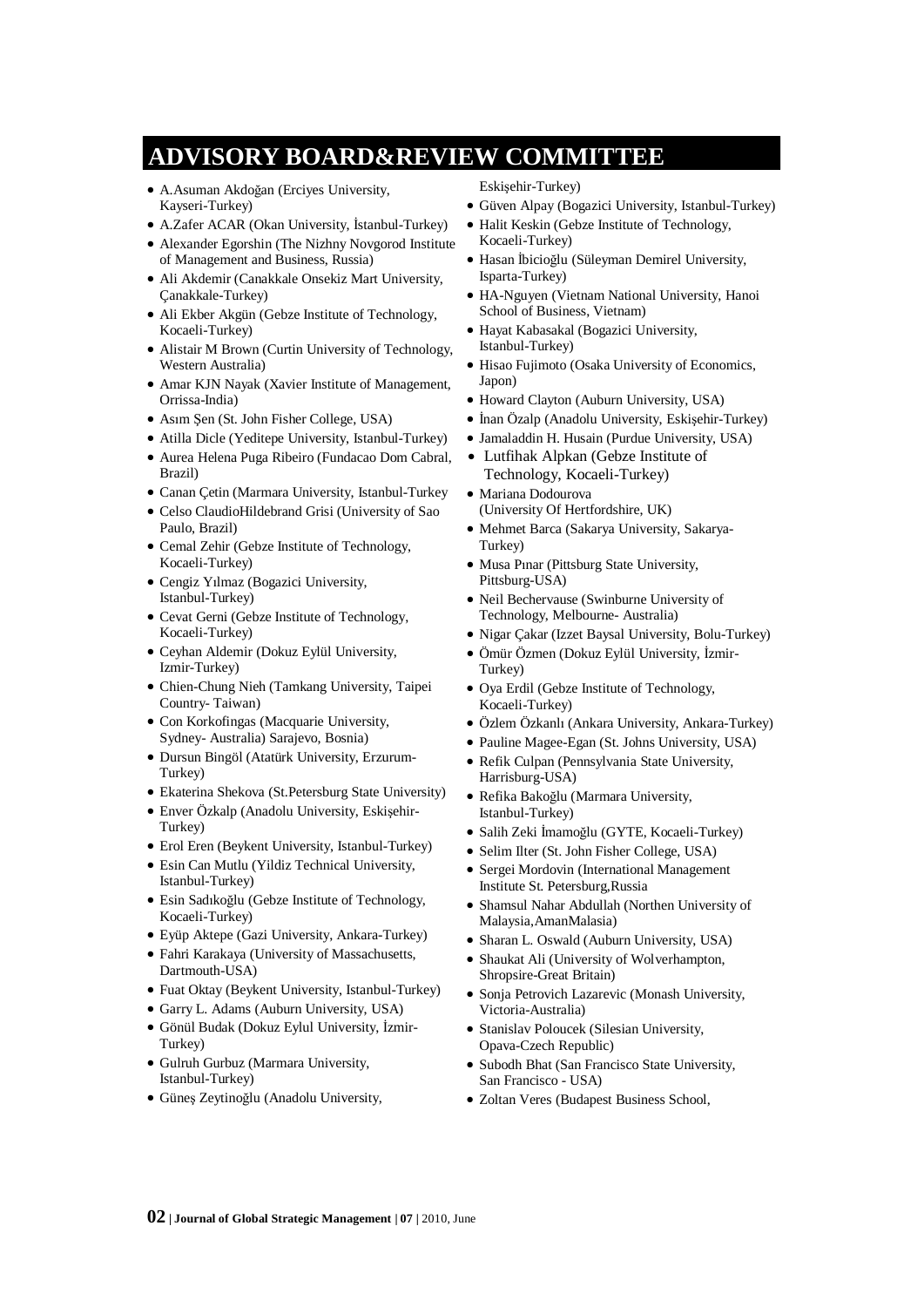## *Dear Colleagues,*

*I am honored to present to you this first edition of the fourth year of the Journal of Global Strategic Management. Every year our Journal meets with increasing interest from academicians around the world.*

*The Journal of Global Strategic Management is dedicated to effective long-term decision making and planning, the implementation of those decisions and plans, and the success of the control process. Our best sources for the articles of the Journal are doubtless the papers sent to the International Strategic Management Conference which we hold in a different country each year. The Sixth International Strategic Management Conference, held in July of 2010, received over 260 papers. Of these, 160 papers were chosen by the Peer Review Committee to be presented at the Conference, and 13 papers among them were selected for inclusion in the Journal after being re-edited by the authors.*

*We continue to receive articles from our readers and academicians to be considered for publication. Our readers should be advised that these academic articles should be prepared in accordance with the manuscript guidelines of the Journal.*

*As any academician knows, publishing a journal is a labor of love. I would like to take this opportunity to thank all of the members of the Editorial Board, Advisory Board and Peer Review Committee, and Regional Coordinators. I would like to reiterate that we consider ourselves lucky if through these efforts we are able to make a contribution – however small – to the field of strategic management.*

*On behalf of the International Management and Managers Association, I extend my deepest gratitude to everyone involved and to our readers.*

*Erol Eren, Ph.D. Editor-in Chief*